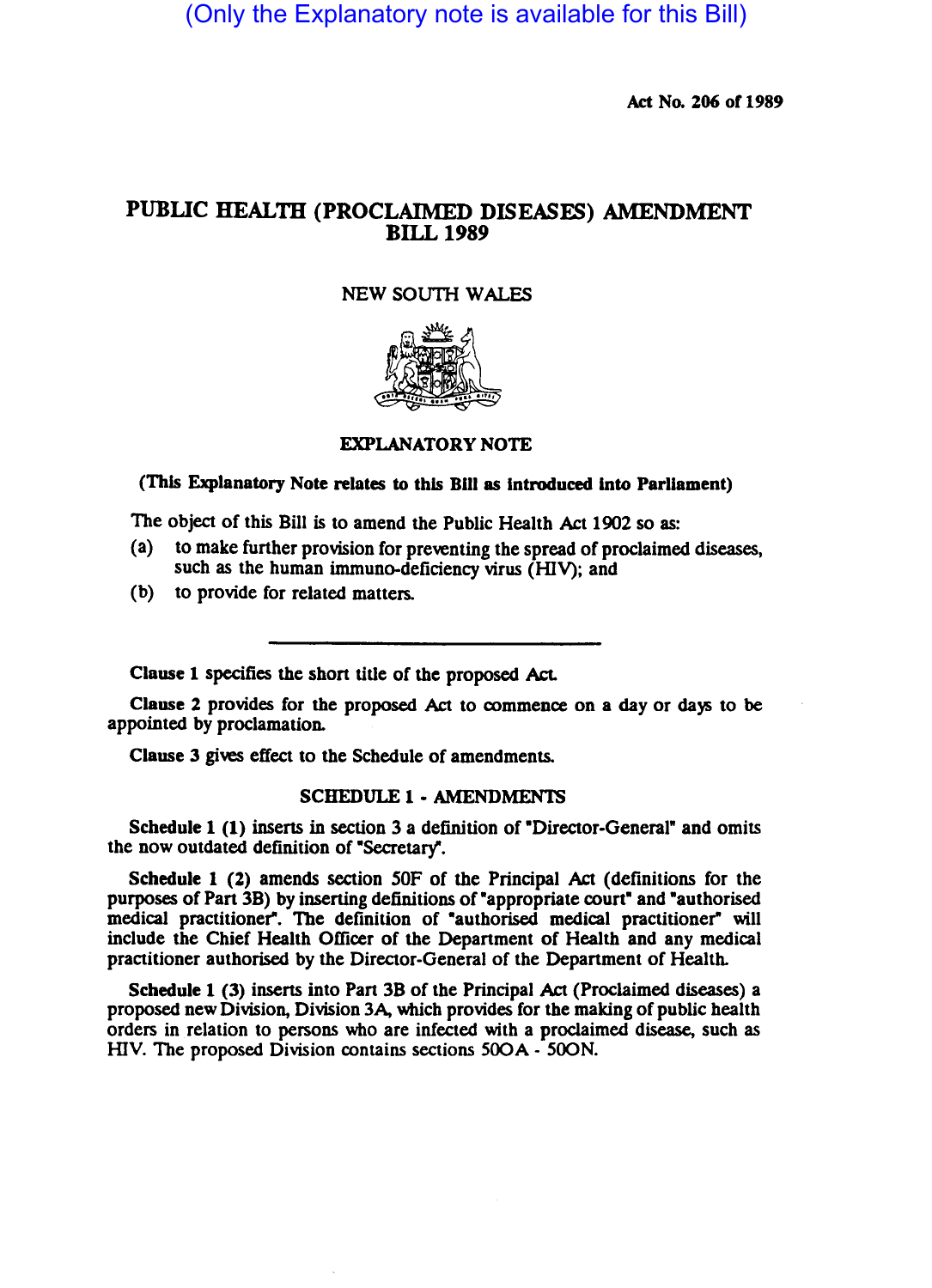Proposed section *SOOA* will enable an authorised medical practitioner to make a public health order in respect of any person if satisfied that the person is infected with a proclaimed disease and that the person is behaving in a way that endangers or is likely to endanger public health. A public health order will be able to include:

- a requirement that the person refrain from specified conduct or undergo specified treatment; or
- a requirement that the person to whom the order applies undergo counselling; or
- a direction that the person submit to supervision; or
- a direction that the person be detained at a place specified in the order.

The maximum period for which it will be possible for a public health order to remain in force will be 28 days, but it will be possible for the order to be renewed by the Supreme Court under proposed section *SOOC.* 

Proposed section SOOB provides that, if an application for the confirmation of a public health order is not made to the appropriate Local Court within 3 business days after the order is made, the order will cease to have effect.

Proposed section *SOOC* will enable the Supreme Court, on the application of an authorised medical practitioner, to renew a public health order for a further period of up to 6 months.

Proposed section 5000 will require an authorised medical practitioner to cancel a public health order if of the opinion that the person to whom the order applies is no longer a danger to public health.

Proposed section SOOE deals with contraventions of public health orders. If a person to whom a public health order applies is alleged to have contravened the order, the person may be apprehended and brought before the appropriate court. That court will be empowered to vary the order and. where appropriate, will be able to impose more stringent requirements or give more stringent directions, such as a direction for the person to be detained for a specified period.

Proposed section *SOOF* will make it an offence for a person to whom a public health order applies to contravene the order. The section provides for the impOSition of a penalty for such a contravention of up to S5,000 or 6 months' imprisonment, or both.

Proposed section *SOOG* will confer on a person to whom a public health order applies a right of appeal to the Supreme Court against a decision of a Local Court under proposed section 500B which confirms the order or under proposed section 500E in respect of a contravention of the order.

Proposed section 500H provides that, where a person has been subject to a public health order that has been quashed or has otherwise ceased to have effect, no further public health order may be made in respect of that person unless the authorised medical practitioner concerned is satisfied that there has since been a change in that person's health or behaviour from a public health point of view.

Proposed section 5001 specifies the persons who will be authorised to retake a person detained under a public health order where tbat person has escaped from detention.